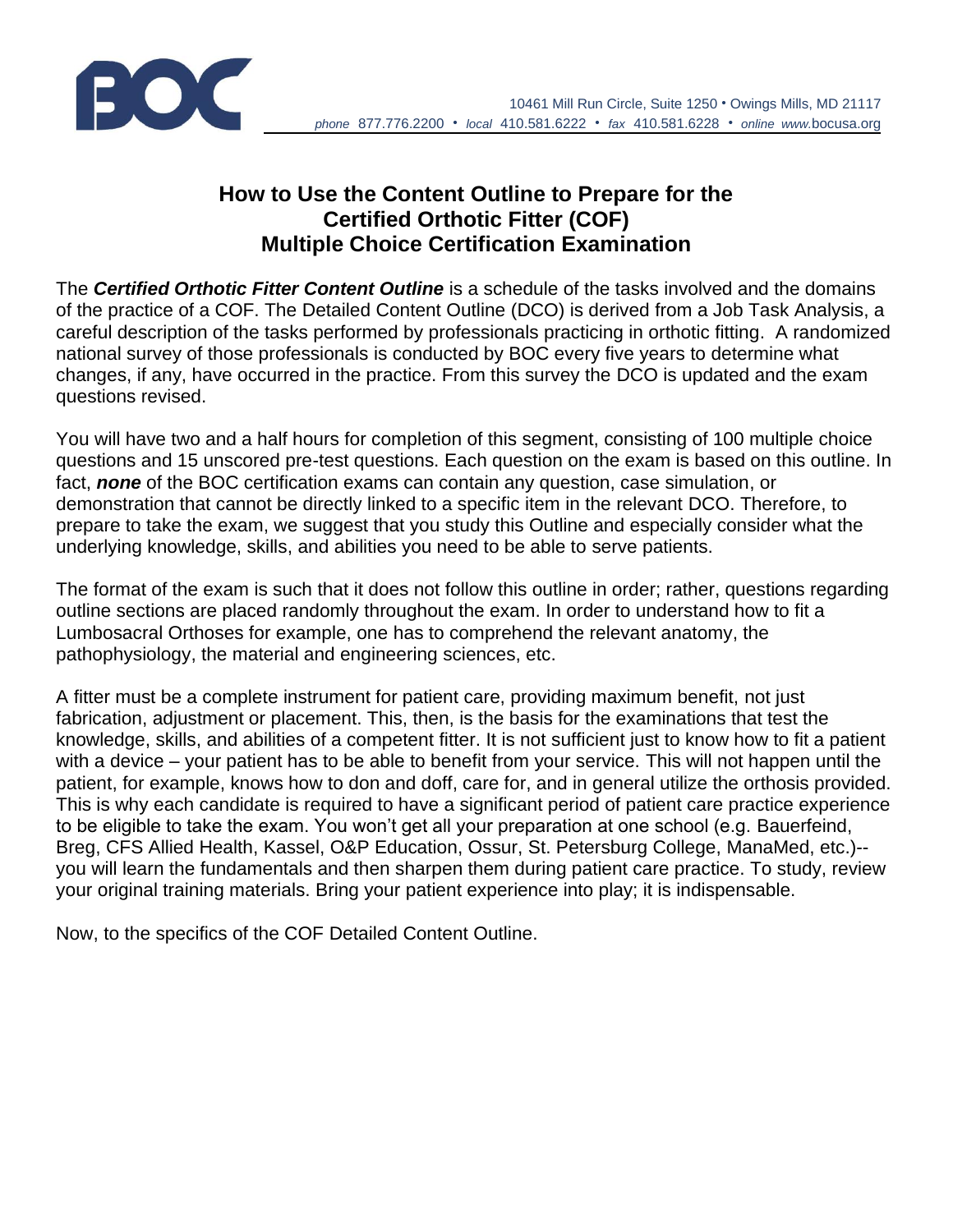## **Performance Levels**

There are three Performance Levels, or levels of difficulty, for exam questions: Recall (RE), Application (AP), and Analysis/Evaluation (AN).

**RECALL (RE)** questions require only the recognition of specific factual information, which generally does not vary, relative to the situation. An example is:

Which of the following is **NOT** a type of sander?

- A. belt
- B. palm
- C. band
- D. drum

**APPLICATION (AP)** questions require the comprehension, interpretation or manipulation of concepts or data, in which the response or outcome is situationally dependent, but not overly complex (i.e., application of knowledge which varies based on patient and environmental characteristics). An example is:

> To fit a Jewett hyperextension, the fitter needs all of the following measurements **EXCEPT**

- A. hip circumference.
- B. chest circumference.
- C. mandible to sternal notch.
- D. symphysis pubis to sternal notch.

**ANALYSIS/EVALUATION (AN)** questions require integration or synthesis of a variety of concepts or elements to solve a specific problem situation (i.e., evaluating and rendering judgments on complex problems with many situational variables). An example is:

> After fitting a patient with an LSO with APL, the fitter should remind the patient to return if there is

- 1. significant weight gain/loss.
- 2. any skin irritation.
- 3. an increase in pain.
	- A. 1 and 2 only
	- B. 1 and 3 only
	- C. 2 and 3 only
	- D. 1, 2, and 3

Now, examine the Content Outline. Note the three **bold face numbers on the top right** of the Outline: these indicate the number of questions in each section by performance level. The total number of questions, by performance level is summed at the end of the Content Outline (i.e., 30 RE, 59 AP, 11 AN, total 100 questions). Note the majority of questions (59) are at the Application (AP) level, which is testing your understanding, analysis and management of concepts or data from a patient in a particular situation. Both AP and AN questions require clinical patient care experience.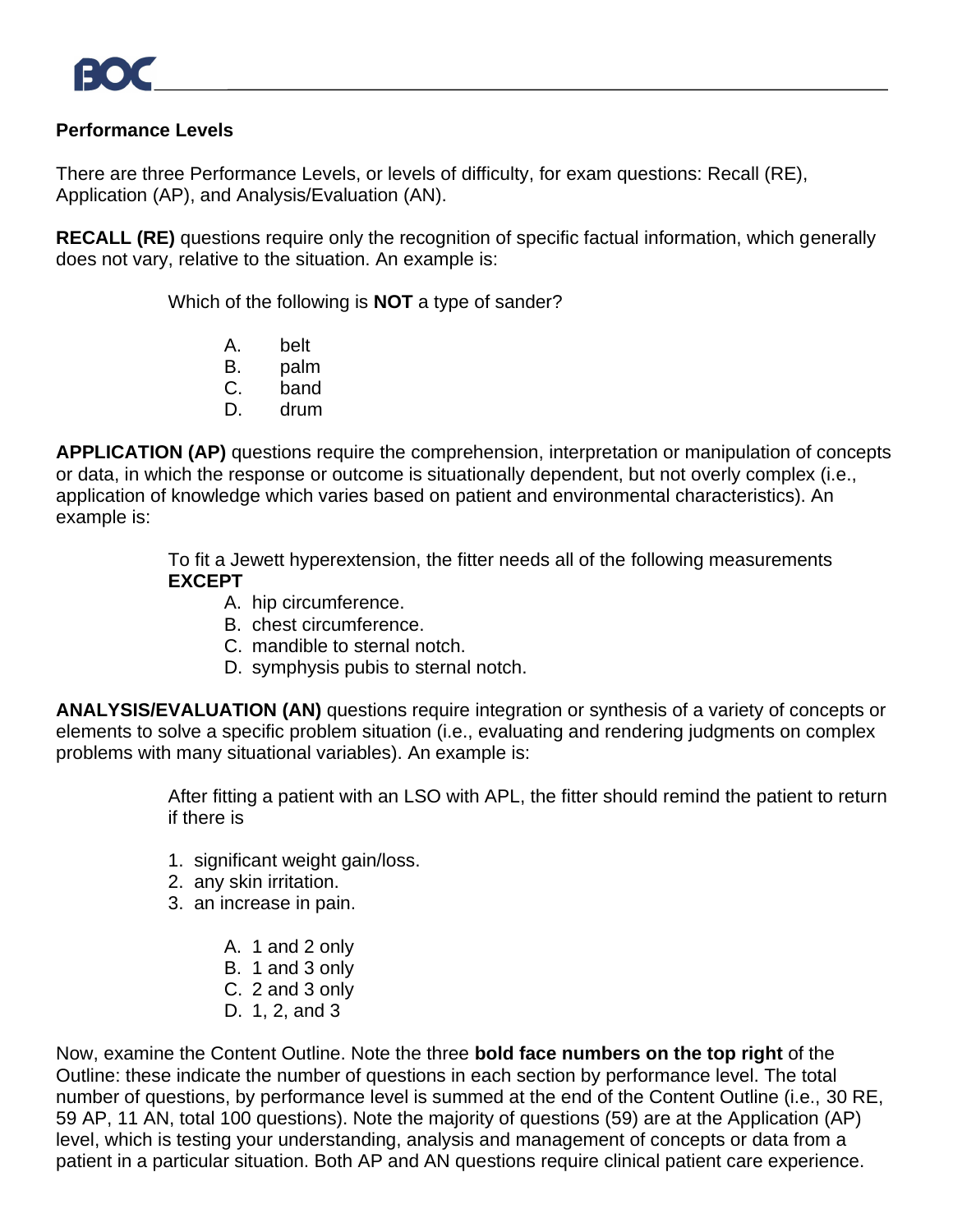To understand how to use the Content Outline to anticipate the exam questions, consider the following two examples. Compare Example 1 and 2 below with the Content Outline section 1 and 8. Notice that there is not one reference source encompassing all that is contained in the exam; it is a combination of education, training and experience.

**Example 1:** *Reprinted from COF Content Outline*

|                                                                                                                                                                                    | $rac{RE}{4}$ | $\frac{\text{AP}}{6}$ | $\underline{\mathsf{AN}}$ |  |
|------------------------------------------------------------------------------------------------------------------------------------------------------------------------------------|--------------|-----------------------|---------------------------|--|
| <b>I. FACILITIES MANAGEMENT</b>                                                                                                                                                    |              |                       |                           |  |
| A. Determine Elements of the Fitting Room (e.g., adjustable stool, exam/fitting table, mirror,<br>hard back chair, and parallel bars, or other appropriate ambulating device)      |              |                       |                           |  |
| B. Determine Required Measuring Devices (e.g., tape measures, goniometer, calipers, VAPC<br>caliper, ML gauge, measuring chart, plumb bob, yard/meter stick, Ritz stick, Brannock) |              |                       |                           |  |
| C. Comply with Environmental Safety Regulations in All Practice Settings (e.g., pathogens,<br>cross-infection, work place hazards)                                                 |              |                       |                           |  |
| D. Assure Quality Care by Development and Maintenance of Policies and Procedures<br>Regarding Patients, Prescribers, Personnel, Maintenance of Records, etc.                       |              |                       |                           |  |
| E. Comply with HIPAA regulations                                                                                                                                                   |              |                       |                           |  |
| F. Comply with Accreditation Standards                                                                                                                                             |              |                       |                           |  |

**Section 1.** There will be 10 questions on the exam devoted to **Facilities Management**, 4 RE, 6 AP, and 0 AN. To understand this section it may be helpful to download the BOC Facility Accreditation materials, [www.bocusa.org](http://www.bocusa.org/) for review of important aspects of facility management.

- You may be asked how to use equipment, measuring devices, or casting equipment (1.B.).
- Knowledge about the fitting room (1.A.) and tools required for proper patient care (1.B.) may be asked.
- Questions are asked regarding technical and clinical elements of the fitting room (1.A.) and safety (1.C.).
- For C, think "OSHA," work safety, and make sure you are current on those regulations.
- There are also questions throughout the exam relevant to your office professional policies and procedures (1.D.), so review your manuals and records system.
- Questions concerning exposure to pathogens and cross-infection (1.C.) are asked.

**Example 2:** *Reprinted from COF Content Outline*

| $\frac{\mathsf{AN}}{3}$<br><u>RE</u><br>$rac{AP}{9}$<br>VII. EVALUATION/SELECTION of PREFABRICATED (unless specified)<br>PRODUCT/MODEL/TYPE of DEVICE |
|-------------------------------------------------------------------------------------------------------------------------------------------------------|
| A. Cervical/Cervical Thoracic Orthoses (CO, CTO)                                                                                                      |
| 1. Soft foam collars                                                                                                                                  |
| 2. Semi-rigid (e.g., Philadelphia, Minerva, Aspen, Miami J)                                                                                           |
| B. Thoraco-Lumbo-Sacral Orthoses (TLSO)                                                                                                               |
| 1. Rigid (e.g., Taylor, Knight-Taylor, plastic, hyperextension)                                                                                       |
| 2. Flexible (e.g., with steel stays, thermal molded insert)                                                                                           |
| C. Lumbo-Sacral Orthoses (LSO)                                                                                                                        |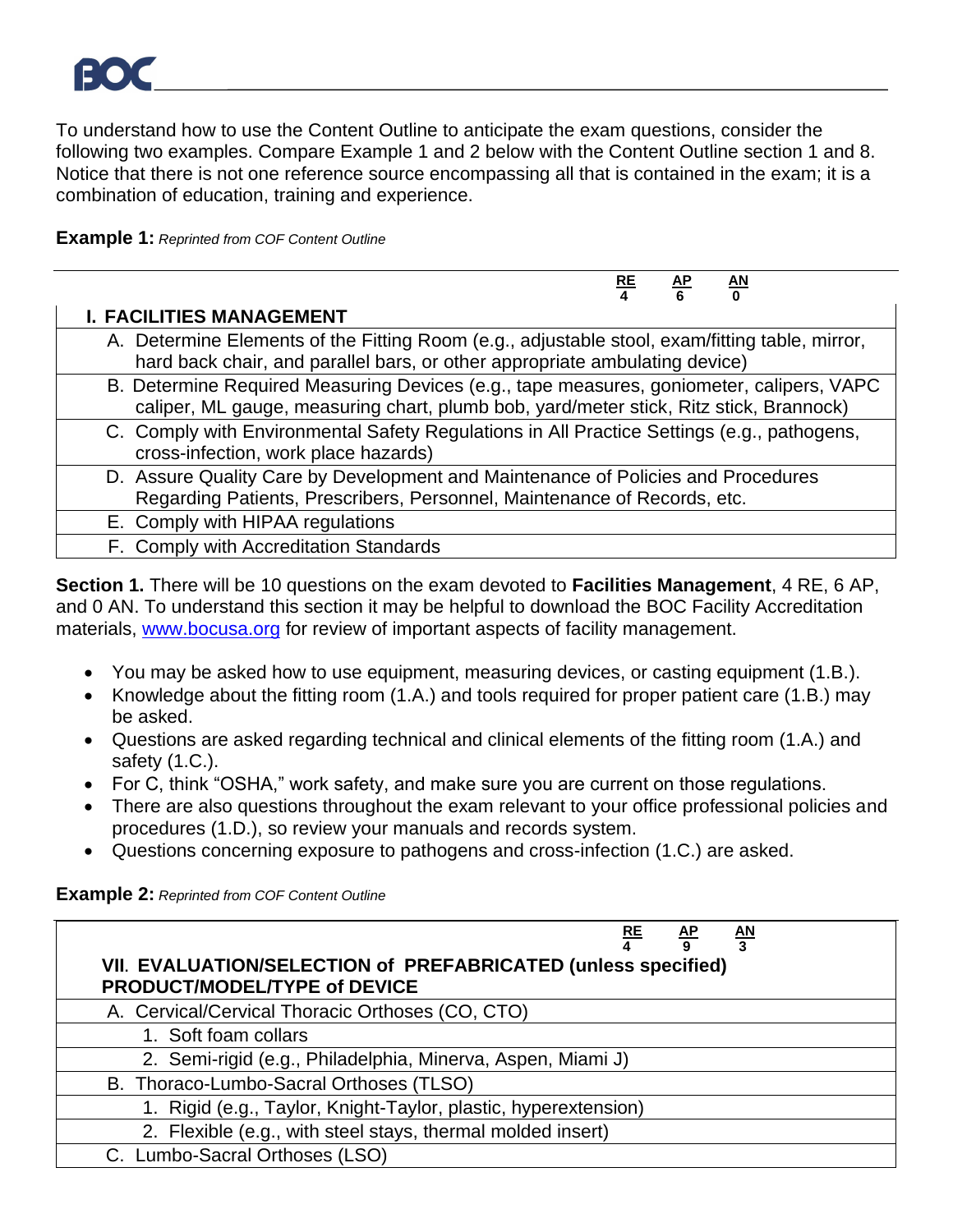

| 1. Rigid (e.g., chairback, Knight, Harris, Williams flexion, plastic)                                                                    |
|------------------------------------------------------------------------------------------------------------------------------------------|
| 2. Flexible (e.g., with steel stays, thermal molded insert)                                                                              |
| D. Knee Orthoses (KO)                                                                                                                    |
| 1. Rigid (e.g., ACL, PCL, MCL, OA, multi-ligamentous, genu recurvatum, dynamic and<br>adjustable R.O.M.)                                 |
| 2. Flexible (e.g., patella-stabilizer, elastic type knee supports with or without<br>inserts/hinges/pads)                                |
| E. Ankle Foot Orthoses (AFO) (e.g., plastic, dynamic and adjustable R.O.M., posterior leaf<br>spring, gauntlet, cam walker)              |
| F. Foot Orthoses (FO) - Non-Custom (e.g., arch support, diabetic therapeutic inserts -<br>custom or heat-molded)                         |
| G. Shoes - Non-Custom (e.g., therapeutic diabetic shoes, straight/reverse last shoes, extra<br>depth, adjustable)                        |
| H. Wrist/Hand/Finger Orthoses (WHFO, WHO, FO) (e.g., dynamic and adjustable R.O.M.,<br>positional and functional device, finger splints) |
| I. Elbow Orthoses (EO) (e.g., dynamic and adjustable R.O.M., functional devices)                                                         |
| J. Shoulder Orthoses (SO) (e.g., abduction, dynamic and adjustable R.O.M., functional<br>devices)                                        |
| K. Abdominal and Pelvic (e.g., trusses – flexible and rigid, flexible supports, maternity<br>supports)                                   |
| L. Compression Garments                                                                                                                  |
| 1. Lymphedema garments                                                                                                                   |
| 2. Vascular (e.g., elastic stockings and sleeves)                                                                                        |

**Section VII. EVALUATION/SELECTION of PREFABRICATED (unless specified) PRODUCT/ MODEL/TYPE of DEVICE** has 16 total questions, 4 RE, 9 AP, and 3 AN questions, regarding products, models, and types of orthoses, which may be placed at random anyplace throughout the exam.

- Questions may be asked regarding any of these orthoses (7. A through L.) relative to the patient and clinical situation, and may be asked in any section of the exam, relative to any professional activity, i.e., ethics, patient communication.
- You need to know the underlying pathology (3.B.), the anatomy (6.A.2.), to explain the objective of each device (4.A.),
	- o measuring for each device (1.B., 6.A.),
	- o fitting and customizing these devices (5.A.),
- You may be asked for information (5.), on how to:
	- $\circ$  don and doff the device (5.A.),
		- $\circ$  communicate logically (5.)
		- o observe patient confidentiality (2.A.).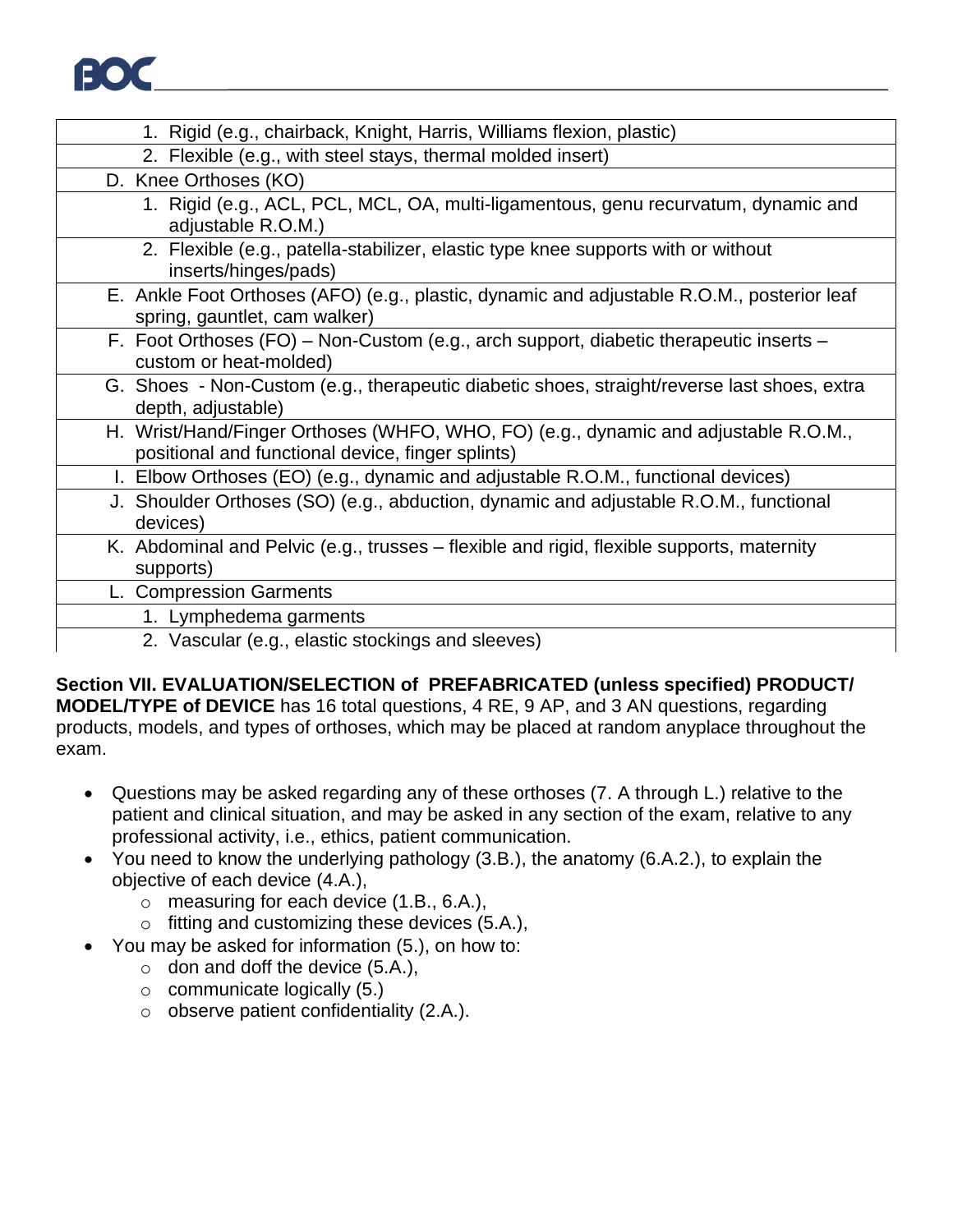| <b>Certified Orthotic Fitter</b>                                                                                                                                                                             |              | Cognitive<br>Level |          |       |
|--------------------------------------------------------------------------------------------------------------------------------------------------------------------------------------------------------------|--------------|--------------------|----------|-------|
| <b>Detailed Content Outline</b><br>An "X" denotes the examination will NOT contain items for the given task at the cognitive level indicated<br>in the respective column (recall, application, or analysis). | Recall       | <b>Application</b> | Analysis | Total |
| <b>I. FACILITIES MANAGEMENT</b>                                                                                                                                                                              | 4            | 6                  | $\bf{0}$ | 10    |
| A. Determine Elements of the Fitting Room (e.g., adjustable<br>stool, exam/fitting table, mirror, hard back chair, and parallel<br>bars, or other appropriate ambulating device)                             |              | X                  | X        |       |
| B. Determine Required Measuring Devices (e.g., tape<br>measures, goniometer, calipers, VAPC caliper, ML gauge,<br>measuring chart, plumb bob, yard/meter stick, Ritz stick,<br>Brannock)                     |              |                    | X        |       |
| C. Comply with Environmental Safety Regulations in All Practice<br>Settings (e.g., pathogens, cross-infection, work place<br>hazards)                                                                        |              |                    | X        |       |
| D. Assure Quality Care by Development and Maintenance of<br>Policies and Procedures Regarding Patients, Prescribers,<br>Personnel, Maintenance of Records, etc.                                              |              |                    | X        |       |
| E. Comply with HIPAA Regulations                                                                                                                                                                             |              |                    | X        |       |
| F. Comply with Accreditation Standards                                                                                                                                                                       |              |                    | X        |       |
| II. PERFORM PROFESSIONAL PRACTICE/ETHICS                                                                                                                                                                     | $\mathbf{2}$ | 8                  | $\bf{0}$ | 10    |
| A. Maintain Patient Confidentiality                                                                                                                                                                          |              |                    | X.       |       |
| B. Provide Training, Lectures and Information to Staff or Other<br><b>Health Care Professionals on Current Device Information</b>                                                                            |              |                    | X        |       |
| C. Maintain a Quality Assurance System that Evaluates Patient<br>Care                                                                                                                                        |              |                    | X        |       |
| D. Participate in Professional and Educational Symposiums<br>(e.g., fulfill continuing education requirements)                                                                                               |              |                    | X        |       |
| E. Comply with BOC Code of Ethics                                                                                                                                                                            |              |                    | X        |       |
| III. PATIENT ASSESSMENT/EVALUATION                                                                                                                                                                           | 3            | 8                  | 5        | 16    |
| A. Establish Relationship with Patient                                                                                                                                                                       |              |                    |          |       |
| 1. Patient intake                                                                                                                                                                                            |              |                    |          |       |
| a. verify required personal information about patient                                                                                                                                                        |              |                    | X        |       |
| b. collect and evaluate patient records                                                                                                                                                                      |              |                    | X        |       |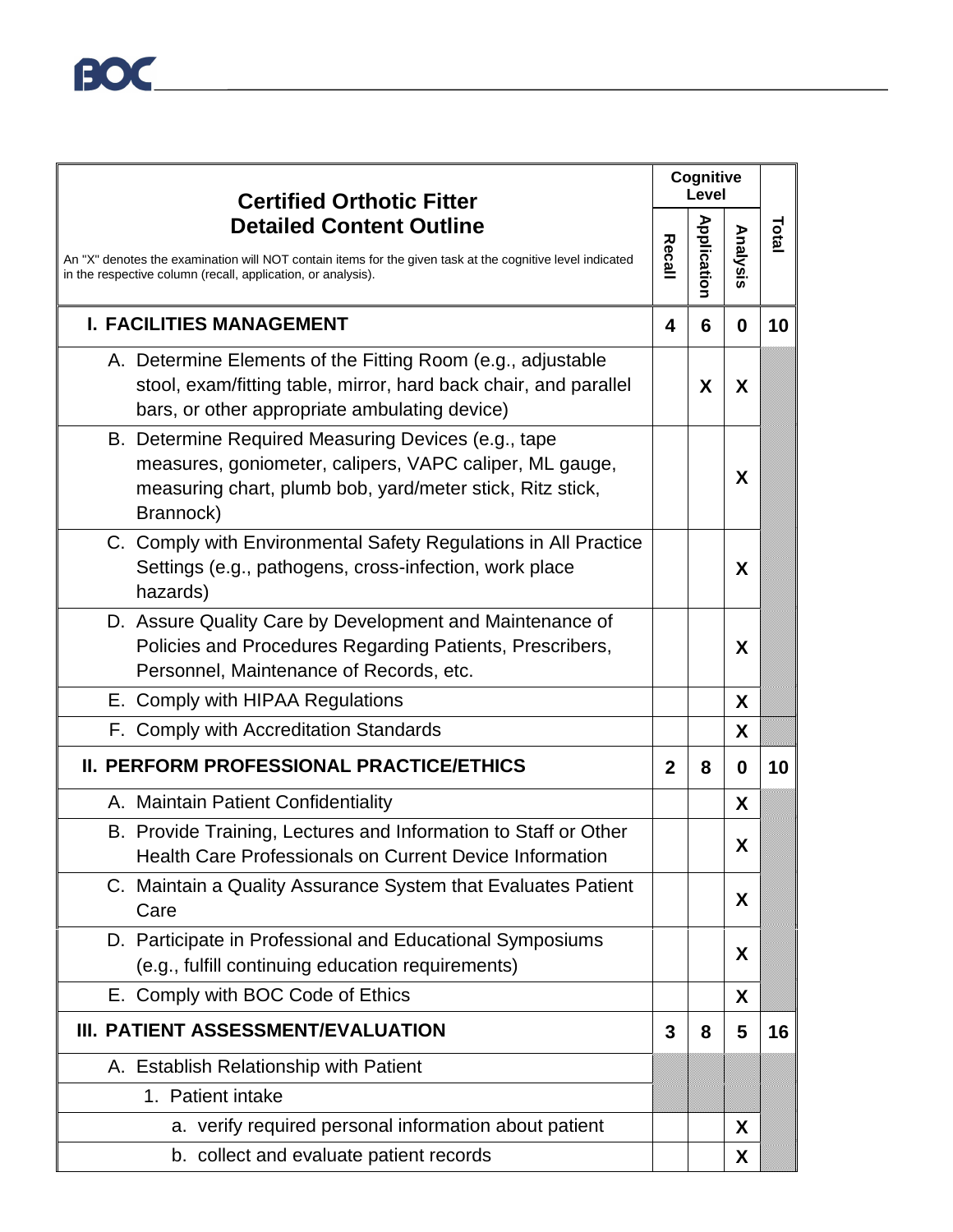| <b>Certified Orthotic Fitter</b> |                                                                                                                                                                           | Cognitive<br>Level |             |          |       |
|----------------------------------|---------------------------------------------------------------------------------------------------------------------------------------------------------------------------|--------------------|-------------|----------|-------|
|                                  | <b>Detailed Content Outline</b>                                                                                                                                           |                    |             |          | Total |
|                                  | An "X" denotes the examination will NOT contain items for the given task at the cognitive level indicated<br>in the respective column (recall, application, or analysis). | Recall             | Application | Analysis |       |
|                                  | c. interview patient and obtain history                                                                                                                                   |                    |             |          |       |
|                                  | d. discuss any related medical treatment(s)                                                                                                                               |                    |             |          |       |
|                                  | e. discuss financial matters for services/devices with<br>patient                                                                                                         |                    |             |          |       |
|                                  | B. Evaluate and Assess Patient to Determine                                                                                                                               |                    |             |          |       |
|                                  | 1. Skin condition                                                                                                                                                         |                    |             | X        |       |
|                                  | 2. Range of motion                                                                                                                                                        |                    |             | X        |       |
|                                  | 3. Muscle strength                                                                                                                                                        |                    |             | X        |       |
|                                  | 4. Manual dexterity                                                                                                                                                       |                    |             | X        |       |
|                                  | 5. Coordination                                                                                                                                                           |                    |             | X        |       |
|                                  | 6. Posture and gait                                                                                                                                                       |                    |             | X        |       |
|                                  | 7. Sensation                                                                                                                                                              |                    |             | X        |       |
|                                  | 8. Proprioception                                                                                                                                                         |                    |             | X        |       |
|                                  | C. Assess Prescription                                                                                                                                                    |                    |             |          |       |
|                                  | 1. Verify prescription (e.g., name, date, diagnosis, device,<br>signature)                                                                                                |                    |             |          |       |
|                                  | 2. Determine relation of prescription to presenting problem                                                                                                               |                    |             |          |       |
|                                  | 3. Identify the pathology of the disease to provide the proper<br>device                                                                                                  |                    |             | X        |       |
|                                  | 4. Contact prescribing doctor and discuss/revise prescription<br>if necessary                                                                                             |                    |             | X        |       |
|                                  | 5. Discuss prescription with patient (i.e., explain the patient's<br>role/responsibilities)                                                                               |                    |             | X        |       |
|                                  | IV. COMMUNICATION/PATIENT EDUCATION                                                                                                                                       | 6                  | 9           | 0        | 15    |
|                                  | A. Explain Purpose/Objective of Device                                                                                                                                    |                    |             |          |       |
|                                  | 1. Describe various procedures to be performed                                                                                                                            |                    |             | X        |       |
|                                  | 2. Explain advantages and disadvantages                                                                                                                                   |                    |             | X        |       |
|                                  | 3. Determine patient's expectations                                                                                                                                       |                    |             | X        |       |
|                                  | 4. Explain patient's role/responsibilities                                                                                                                                |                    |             | X        |       |
|                                  | 5. Discuss device options and obtain patient<br>acknowledgment                                                                                                            |                    |             | X        |       |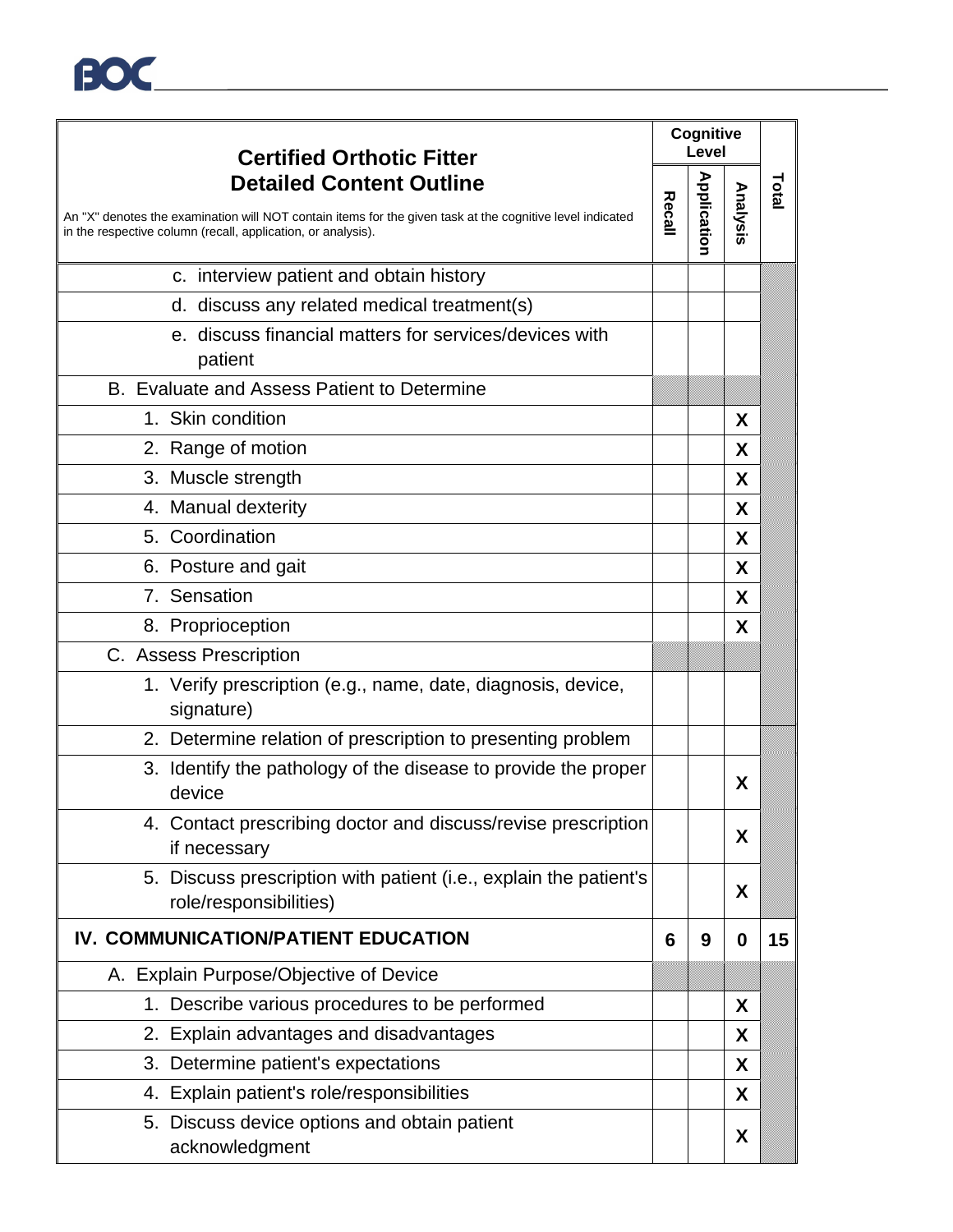

| <b>Certified Orthotic Fitter</b>                                                                                                                                                                             |        | Cognitive<br>Level |          |       |
|--------------------------------------------------------------------------------------------------------------------------------------------------------------------------------------------------------------|--------|--------------------|----------|-------|
| <b>Detailed Content Outline</b><br>An "X" denotes the examination will NOT contain items for the given task at the cognitive level indicated<br>in the respective column (recall, application, or analysis). | Recall | <b>Application</b> | Analysis | Total |
| B. Evaluate Psychological Impact of Devices on Patient, Family,<br>and Others                                                                                                                                |        |                    | X        |       |
| C. Perform Inter-Professional Communications (e.g., progress<br>notes, thank you letters) as Necessary                                                                                                       |        |                    | X        |       |
| V. DEVICE DELIVERY and APPLICATION                                                                                                                                                                           | 4      | 10                 | 3        | 17    |
| A. Finalize Alignment and Fit Device to Patient                                                                                                                                                              |        |                    |          |       |
| 1. Apply device to patient and finalize alignment, fit, and<br>cosmetic appearance                                                                                                                           |        |                    |          |       |
| 2. Demonstrate proper application, alignment, and removal                                                                                                                                                    |        |                    |          |       |
| 3. Demonstrate to patient and/or caregiver application and<br>removal, fitting adjustments, and care of device                                                                                               |        |                    | X        |       |
| 4. Explain how to recognize potential problems (e.g.,<br>pressure points, skin breakdown, numbness,<br>contractures)                                                                                         |        |                    | X        |       |
| 5. Have patient and/or caregiver demonstrate proper<br>application and removal                                                                                                                               |        |                    | X        |       |
| 6. Have patient and/or caregiver sign receipts and<br>acknowledgments                                                                                                                                        |        |                    | X        |       |
| B. Explain Follow-Up Procedures                                                                                                                                                                              |        |                    |          |       |
| 1. Initiate and encourage on-going communication with<br>patient and/or caregiver                                                                                                                            |        |                    | X        |       |
| 2. Develop and maintain patient's records                                                                                                                                                                    |        |                    | X        |       |
| 3. Inform patient and/or caregiver of provisions for<br>continued servicing of device (e.g., adjustments,<br>consultation)                                                                                   |        |                    | X        |       |
| 4. Communicate with the patient and/or caregiver verbally<br>and in writing                                                                                                                                  |        |                    | X        |       |
| C. Schedule Patient for Follow-Up                                                                                                                                                                            |        | X                  | X        |       |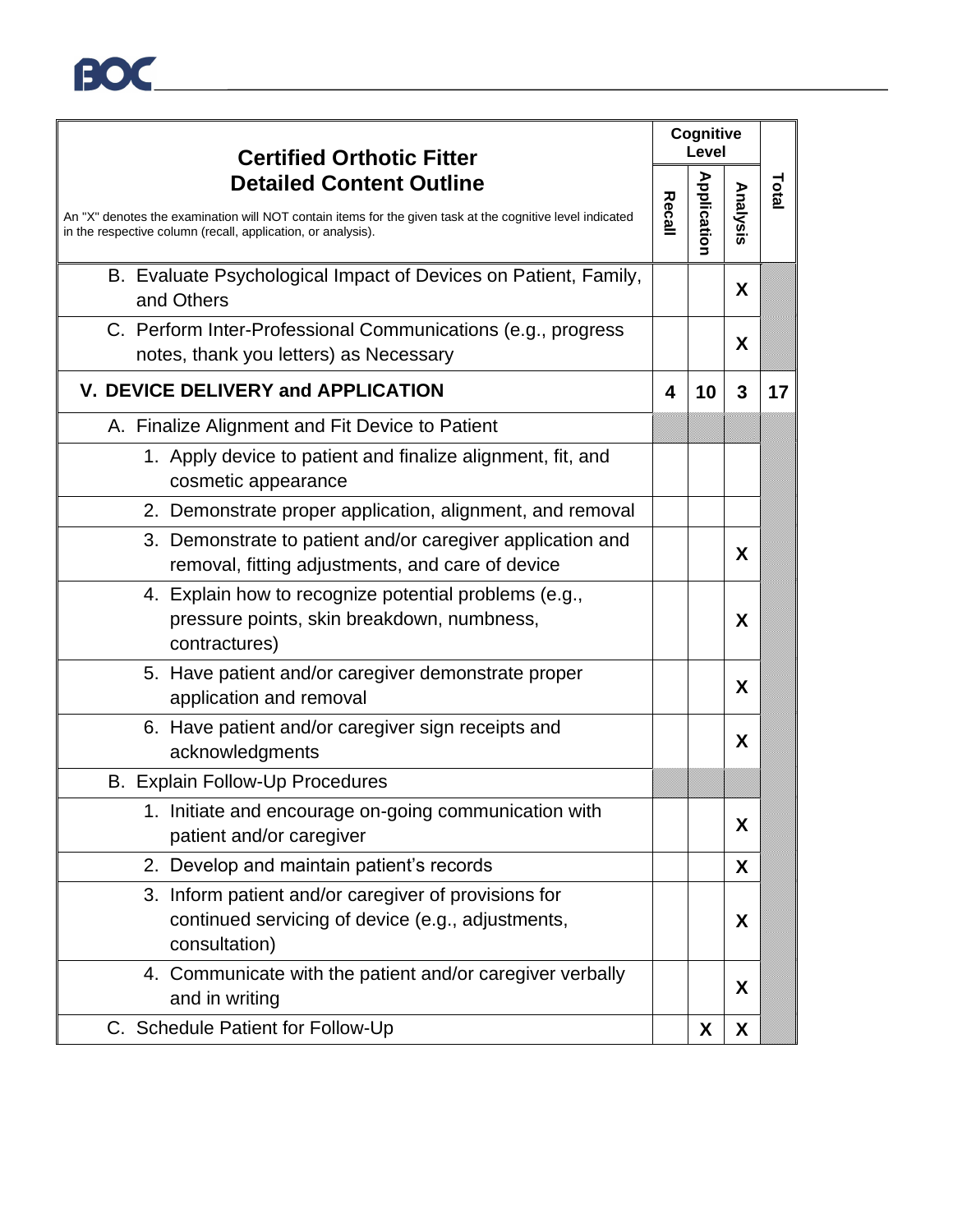| <b>Certified Orthotic Fitter</b>                                                                                                                                                                             |        | Cognitive<br>Level |          |       |
|--------------------------------------------------------------------------------------------------------------------------------------------------------------------------------------------------------------|--------|--------------------|----------|-------|
| <b>Detailed Content Outline</b><br>An "X" denotes the examination will NOT contain items for the given task at the cognitive level indicated<br>in the respective column (recall, application, or analysis). | Recall | <b>Application</b> | Analysis | Total |
| <b>VI. PATIENT PREPARATION/MEASUREMENTS</b>                                                                                                                                                                  | 7      | 9                  | 0        | 16    |
| A. Measure Patient                                                                                                                                                                                           |        |                    |          |       |
| 1. Select techniques (e.g., patient positioning, casting,<br>tracing)                                                                                                                                        |        |                    | X        |       |
| 2. Identify anatomical landmarks                                                                                                                                                                             |        | X                  | X        |       |
| 3. Use measuring devices                                                                                                                                                                                     |        |                    | X        |       |
| VII. EVALUATION/SELECTION of PREFABRICATED (unless<br>specified) PRODUCT/MODEL/TYPE of DEVICE                                                                                                                | 4      | 9                  | 3        | 16    |
| A. Cervical/Cervical Thoracic Orthoses (CO, CTO)                                                                                                                                                             |        |                    |          |       |
| 1. Soft foam collars                                                                                                                                                                                         |        |                    | X        |       |
| 2. Semi-rigid (e.g., Philadelphia, Minerva, Aspen, Miami J)                                                                                                                                                  |        |                    | X        |       |
| B. Thoraco-Lumbo-Sacral Orthoses (TLSO)                                                                                                                                                                      |        |                    |          |       |
| 1. Rigid (e.g., Taylor, Knight-Taylor, plastic, hyperextension)                                                                                                                                              |        |                    | X        |       |
| 2. Flexible (e.g., with steel stays, thermal molded insert)                                                                                                                                                  |        |                    | X        |       |
| C. Lumbo-Sacral Orthoses (LSO)                                                                                                                                                                               |        |                    |          |       |
| 1. Rigid (e.g., chairback, Knight, Harris, Williams flexion,<br>plastic)                                                                                                                                     |        |                    | X        |       |
| 2. Flexible (e.g., with steel stays, thermal molded insert)                                                                                                                                                  |        |                    | X        |       |
| D. Knee Orthoses (KO)                                                                                                                                                                                        |        |                    |          |       |
| 1. Rigid (e.g., ACL, PCL, MCL, OA, multi-ligamentous, genu<br>recurvatum, dynamic and adjustable R.O.M.)                                                                                                     |        |                    |          |       |
| 2. Flexible (e.g., patella-stabilizer, elastic type knee<br>supports with or without inserts/hinges/pads)                                                                                                    |        |                    |          |       |
| E. Ankle Foot Orthoses (AFO) (e.g., plastic, dynamic and<br>adjustable R.O.M., posterior leaf spring, gauntlet, cam<br>walker)                                                                               |        |                    |          |       |
| F. Foot Orthoses (FO) – Non-Custom (e.g., arch support,<br>diabetic therapeutic inserts – custom or heat-molded)                                                                                             |        |                    | X        |       |
| G. Shoes - Non-Custom (e.g., therapeutic diabetic shoes,<br>straight/reverse last shoes, extra depth, adjustable)                                                                                            |        |                    | X        |       |